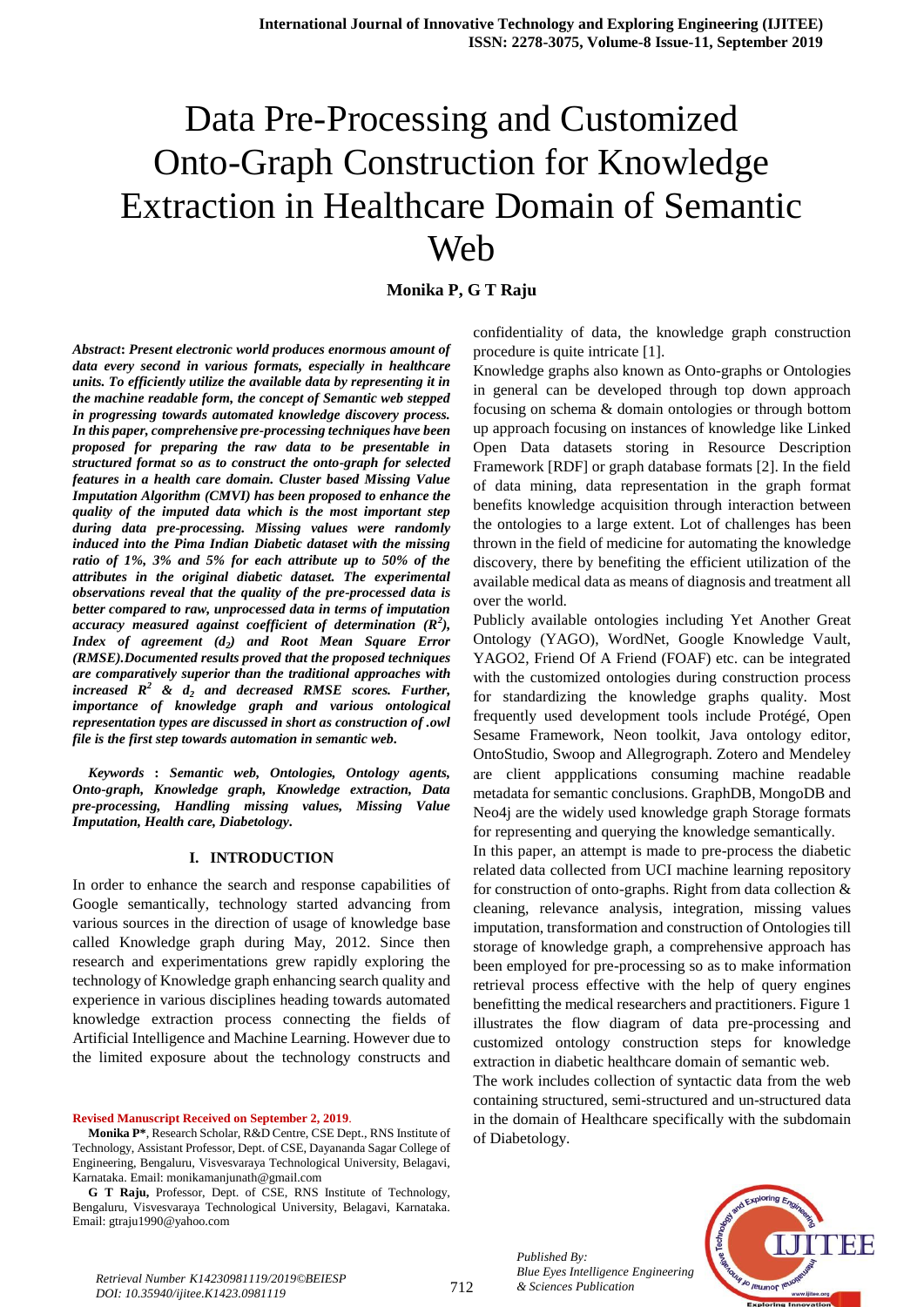Data collected will be pre-processed further by cleaning, handling missing data with the proposed Cluster based Missing Value Imputation (CMVI) algorithm and verified for data redundancy, inconsistency, reduction & transformation.



**Fig. 1 Flow diagram of Data Pre-processing**

The data quality is evaluated with the standard performance evaluation metrics such as coefficient of determination  $(R^2)$ , Index of agreement  $(d_2)$  and Root Mean Square Error (RMSE). Finally the Onto-graph is constructed and stored in respective format. With the enhanced data quality, automated information retrieval process can then be initiated towards extraction of knowledge.

The rest of the paper is organized as follows: section 2 describes the algorithms and techniques employed by other researchers towards pre-processing the data prior employing Machine Learning techniques for knowledge extraction. In section 3, the data pre-processing steps, suggested missing value imputation algorithm, other data handling techniques, data quality check and ontology construction process are briefed in detail. Section 4 concludes the paper with summary of the results and conclusions.

# **II. RELATED WORK**

Constructing Knowledge graphs from scratch is a challenging task as technologies to be involved are not completely detailed due to complexity of data availability in heterogeneous and multilingual formats, throwing lot of challenges [3-4]. General sequence to be followed includes knowledge acquisition, fusion, storage, query and visual display [2]. During the data construction process, handling missing data plays a major role as quality of the data gets enhanced to the maximum extent. Various techniques employed to handle missing data include deletion of the records leading towards information loss, averaging the values may induce irregularities in the prediction sequences with lot of systematic differences [5]. However the probability of missing values for an attribute may depend on that particular attribute's values to a major extent [6].

Several imputation techniques have been used in practice. The list includes mean, median, most common occurrence, most frequently used etc. Anomaly detection with missing values considers all features during learning and prediction time [7]. Hotdeck imputation is a technique which replaces the missing data by the attribute value from the input set closest to both the patterns [5]. Fuzzy k-means clustering technique works on the degree of clustering. Every unreferenced attribute will be replaced on the basis of attribute membership degree and centroid of the cluster which may result in high computation time [8-10].

Support Vector Machine (SVM) imputation takes the condition and decision attributes for predicting the missing values with a good memory management skill but may result in poor performance if number of features are more than the sample set [11]. Expectation Maximization (EM) Algorithm is one of the imputation techniques which keep trying with the replacement of imputed values in a scaled incremental manner until expected accuracy is reached. This method is lot of time consuming and costly due to repeated testing.

Md. Geaur Rahman et. al. [12] have innovated two novel techniques for categorical and numerical missing values imputation based on decision trees and forests for segmenting the dataset with highest similarity and attribute correlations. Further authors have experimented on merging couple of segments to maximize the quality of the imputed values. Results conclude that the proposed method is far superior in achieving the filling of missing values. Decision tree based missing value imputation coupled with EM algorithm promises better imputation accuracies compared to standard imputation techniques [13]. However the execution time of the EM may deteriorate the model as the code runs into n number of iterations until completion.

Deep learning technique can be employed for imputing non numerical data in tabular format including unstructured texts resulting in better quality of the imputed data compared to simple methods [14]. Irregularly sequenced multivariate time series missing values can be imputed using recurrent neural networks automating the machine interactions with humans, trustable to certain extent [15]. Imputing missing values using Mean computation, Decision tree, K Nearest Neighbors and self - organizing maps and being evaluated using Bayesian Rule learning, it's evident that the learning model demonstrate robustness towards learning as quality of data is enhanced [16].

# **III. DATA PRE-PROCESSING**

Data mining as a knowledge discovery process involves data gathering, cleaning, relevant analysis, integration, selection & transformation, pattern discovery and evaluation followed by knowledge representation. Diversity of underlying databases with various complexities and data representations offer great challenges during the mining process. Data pre-processing is one of the important step in the process of data mining which involves transforming raw data into machine understandable format thereby eliminating program inconsistencies and erroneous behaviors. The detailed pre-processing steps followed in the proposed work are elaborated in the subsequent subsections.

# **A. Data Collection**

*Published By:*

*& Sciences Publication* 

*Blue Eyes Intelligence Engineering* 

Gathering datasets with variety of attribute types consisting of nominal, binary, ordinal or numeric values initiates the pre-processing procedure. Data can be collected from internet sources like webpages, wiki source, readily available ontologies, medical hubs like NCBI, UCI machine learning repositories etc.

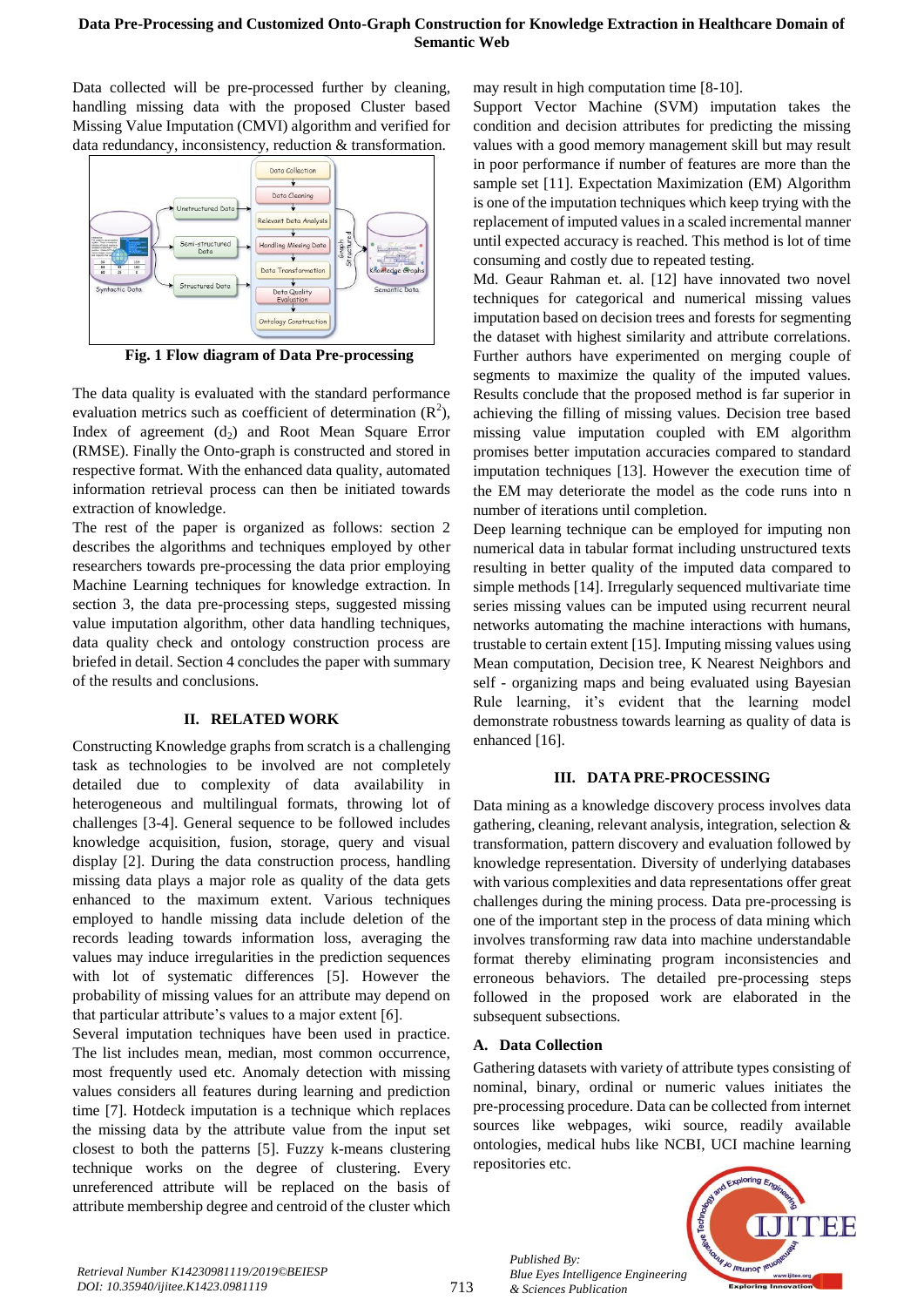Pima Indian Diabetic dataset collected from UCI machine learning repository [17] has been used for experimentation and drawing the observed conclusions in the presented work. The dataset contains around 768 samples consists of 8 attributes with a diabetic predictor class. The attributes include Number of times pregnant, Plasma glucose concentration at exact 2 hours in an oral glucose tolerance set, Diastolic Blood Pressure (BP) (mm Hg), Triceps skin fold thickness (mm), 2- Hour serum insulin (mm U/ml), Body Mass Index (weight in kg, height in m), Diabetic pedigree function, Age (years) and Class Variable  $(0 -$  non diabetic,  $1$ diabetic).

### **B. Data Cleaning**

Data collected from real world will be generally incomplete and noisy in majority of the cases. Incomplete data are termed as missing values and may be caused due to human errors, type mismatches, for security reasons, equipment malfunctioning etc. Imputing missing values in the dataset is one of the major pre-processing steps as it directly impacts on the quality of the data. The attributes in dataset used in this work are mostly numerical, hence quantitative in nature. This reduces the sensitivity of the attribute towards the extremes as outliers to certain extent. Outliers are out of box data which can be identified by plotting the scatter plots with the combination of the relevant attributes as in figures 2-3. Relevant attributes can be initially chosen based on the expert's opinion. Later they can be reframed by verifying with the machine learning algorithmic measures like entropy, information gain, gain ratio etc.



**Fig. 2 Scatter plot of attributes Blood Pressure and Diabetes Pedigree Function by Glucose level**



**Fig. 3 Scatter plot of attributes Blood Pressure and Age by Glucose level**

The attribute Glucose Level has been chosen as the most prominent attribute contributing majorly for the diabetic prediction. Scatter plot in the figure 2 has been plotted with the attributes blood pressure and diabetic pedigree function by glucose level. Scatter plot in the figure 3 has been plotted with the attributes blood pressure and Age by glucose level. From the above observations, it is evident that the outliers are scattered from the cluster signifying no much contribution towards automated prediction as the occurrences are sparse. Such observations were documented for all other combination of attributes by Glucose Level in the given dataset. These values if retained may mislead the learning algorithms working on functions like standard deviation, aggregate and other statistical measures. Hence such entries which were less than 1% of original data size are considered as outliers and are eliminated from the dataset prior to handling imputation of missing values.

## **C. Relevant Data Analysis**

Attributes and their dependencies give way for redundancy measures. The subset of diabetic dataset with no missing values were selected and applied with C4.5 decision tree algorithm for decision rules generation in order to verify the prominent attributes majorly contributing for the decision process. It was observed that the decision tree was getting pruned after processing the 4 most important attributes: Glucose level, Age, BP, Diabetic Pedigree function with satisfactory accuracy scores marking the best features selection. If the tree intentionally left un-pruned, the decision rules generated were inconsistent resulting in poor accuracy scores. Redundant data may also confuse the knowledge discovery process to certain extent. In order to address these issues of redundancy and inconsistency, the least prominent attributes: skin thickness, Insulin level, Body Mass Index, count of Pregnancies were eliminated from the dataset resulting in dataset narrow downing up to 50% of the original size.

From this relevant data analysis step, it is evident that feature selection contributes majorly for checking the quality and predictive power of the attributes. Selected features should be consistent enough to demonstrate their support for prediction with very less or no imputed values. Features with too many missing values are scored to be inconsistent as bulk of their values are imputed declining the quality of data. Hence those attributes can also be deleted from the dataset.

### **D. Handling Missing Data**

Irrespective of type of values, handling missing data is one among the most important data pre-processing steps. If not handled carefully, the entire model may be deteriorated with decreased prediction accuracy. The dependency of missing values can be categorized into Completely Missing At Random (CMAR) in which missing values will be independent of all the features, Missing At Random (MAR) in which values depend on other features and No Missing At Random (NMAR) in which missing values depend on other missing features. In the present dataset, missing values and their dependencies can be categorized into MAR type.

The statistical imputation methods like Hot Deck, central tendency measures (mean, median, mode) etc. impute values irrespective of the neighboring attribute dependencies. But in reality, particularly in healthcare domain, the attribute values depend on the other features to certain extent as stated earlier. So, Machine learning methods and imputation techniques using algorithms like SVM, k-means, K – Nearest Neighbors (KNN), Ensemble methods, Gradient boosting etc. can be

employed for missing values imputation to enhance the data

*Blue Eyes Intelligence Engineering* 

*Published By:*

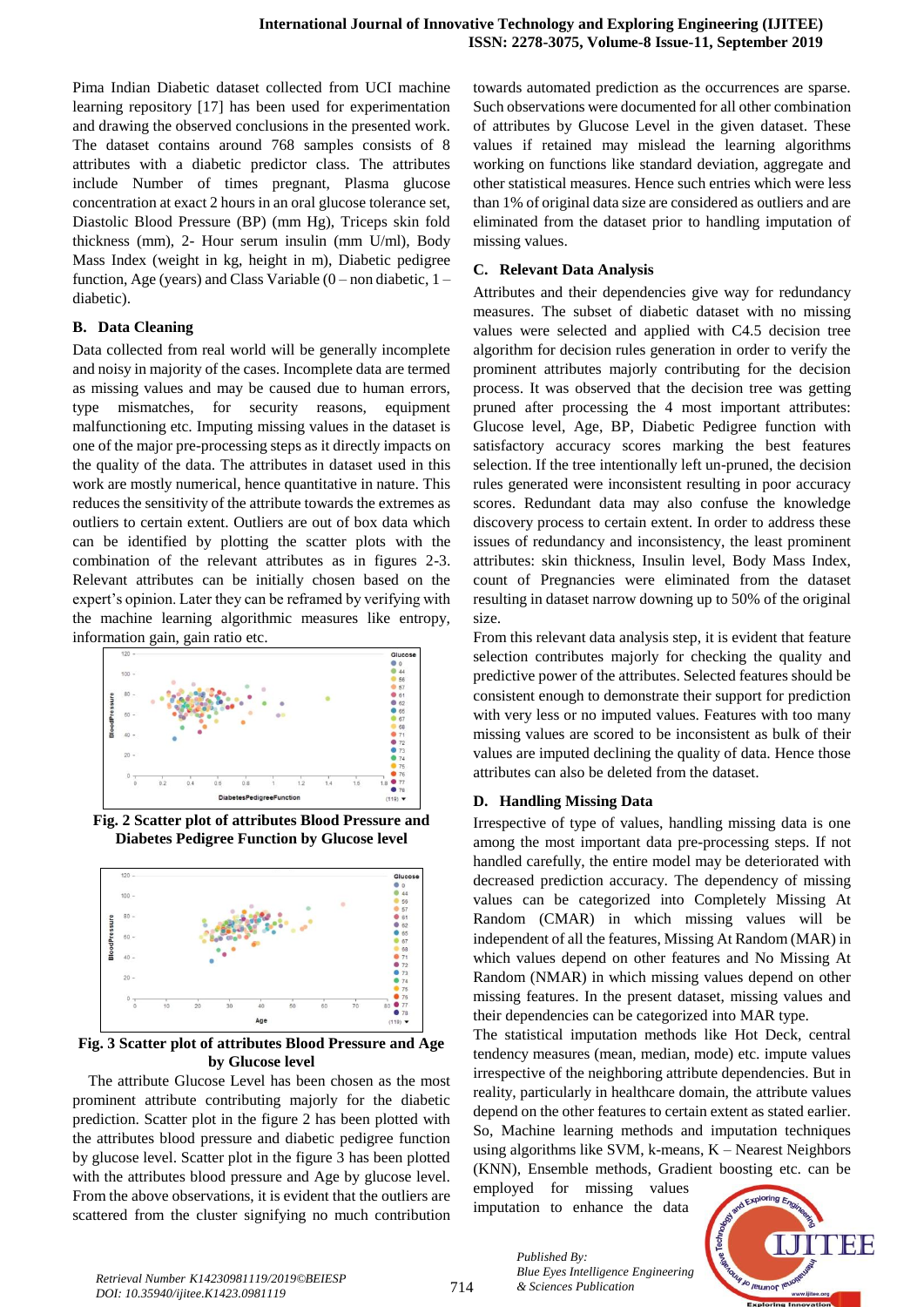quality. Expectation Maximization is a model based imputation algorithm which imputes values based on the statistical measures supported with step increments until local optima reached. However, the vertical and horizontal features dependencies also to be considered to get better data quality after imputation. The above listed algorithms consider vertical dependencies to maximum extent neglecting the horizontal features dependencies.

To address the above problem, *Cluster based Missing Value Imputation (CMVI)* procedure depicted in figure 4 has been proposed in this work. The proposed idea is constructed on the concepts of k-means and SVM clustering techniques for imputing the missing values. SVM based imputation considers conditional and decision attributes for linear separation of the dataset on the linear regression kernel (1) by computing dot product of given input(x) and each support vector  $(x_i)$ . SVM has been chosen for the initial computation as it's the only linear model which can classify data which is non-linearly separable.

$$
f(x) = B(0) + sum(a_i * (x, x_i))
$$
 (1)

Where  $x_i$  includes all support vectors of the training set,  $x$  is the input vector, the co-efficients  $B(0)$  and  $a_i$  (for each and every input) will be assessed using the training set by the learning algorithm.

K-means being one of the simplest, fastest and robust clustering based algorithm with reliable results on a linear fashioned data, it best suites when cluster numbers are specified clearly based on the data sequence. The algorithm uses (2) to recalculate the new cluster center and aims to minimize the squared error function (3) giving best results on datasets which are well separated and distinct in nature.

$$
v_i = (1|c_i) \sum_{i=1}^{c_i} x_i
$$
 (2)

$$
J(V) = d(i, j) \tag{3}
$$

Where  $d(i,j)$  is computed as in (4),  $c_i$  is the number of data points in  $i<sup>th</sup>$  cluster,  $x<sub>i</sub>$  is attribute value in that particular cluster.

K-means concept computes the mean value within the separated clusters based on Euclidean distance (4) and imputes the missing values. '*k'* value depends upon the count of the categorical range of the numerical attributes.

$$
d(i,j) = \sqrt{(x_{i1} - 0_{j1})^2 + (x_{i2} - 0_{j2})^2 + \dots + (x_{ip} - 0_{jp})^2}
$$
 (4)

Where  $i = (x_{i1}, x_{i2}, \dots, x_{ip})$  and  $j = (x_{i1}, x_{i2}, \dots, x_{ip})$  are two objects described by p numeric attributes.

*Glucose level* has been selected as the most prominent attribute followed with age, blood pressure, diabetic pedigree as important attributes for diabetic prediction. The prominent features have been chosen as per the opinion of domain experts and upon ranking the feature importance based on the C4.5 decision tree classification algorithm. The proposed CMVI algorithm reads training dataset  $(D_T)$  with *n* tuples and its corresponding *m* attributes (A) as input. The dataset with more than  $|n|/2$  missing values, where *n* is the total number of attributes being considered for decision rule generation; may lead to incorrect decisions by reducing the entropy and increasing the information gain of the misleading attribute. Rules generated with such dataset results in decreased accuracy of the model prediction. Such entries are considered as outliers and will be dropped from the dataset to reduce the noise in the resultant model.

| Algorithm: Cluster based Missing Value Imputation (CMVI)                                                                                                                                                                                                                                                                                                                                                                                                                                                                                                                                                                                 |
|------------------------------------------------------------------------------------------------------------------------------------------------------------------------------------------------------------------------------------------------------------------------------------------------------------------------------------------------------------------------------------------------------------------------------------------------------------------------------------------------------------------------------------------------------------------------------------------------------------------------------------------|
| Input: Training dataset $(D_T)$ , set of Attributes $(A)$<br>Output: Training dataset $(D_T)$ with Imputed Missing Values                                                                                                                                                                                                                                                                                                                                                                                                                                                                                                                |
|                                                                                                                                                                                                                                                                                                                                                                                                                                                                                                                                                                                                                                          |
| 1. Let 'n' be number of tuples in the training dataset $(D_T)$<br>2. Let 'm' be the number of Attributes $(A_1, A_2, A_3, \ldots, A_m)$                                                                                                                                                                                                                                                                                                                                                                                                                                                                                                  |
| 3. $\forall$ t $\in$ D <sub>T</sub> , if $\exists$ t with $ A $ < $( n /\lambda)$ , then (where n is the total number of attributes being<br>considered for decision rule generation, $\lambda$ is a Greek symbol with values 1, 2, )<br>delete t                                                                                                                                                                                                                                                                                                                                                                                        |
| $/*$ Assumption is if the number of missing attributes are more than the present attributes,<br>* then the prediction accuracy may get reduced with all imputed values */                                                                                                                                                                                                                                                                                                                                                                                                                                                                |
| 4. Split $D_T$ into $D_{NM}$ and $D_{WM}$ clusters<br>/* $D_{NM}$ is Dataset with No Missing values and $D_{WM}$ is Dataset with Missing Values */                                                                                                                                                                                                                                                                                                                                                                                                                                                                                       |
| 5. Split D <sub>NM</sub> into D <sub>NT</sub> and D <sub>NF</sub> sub-clusters<br>$\frac{1}{2}$ D <sub>NT</sub> is No missing value Dataset with True classification and D <sub>NF</sub> is No missing value Data<br>* -set with False classification */                                                                                                                                                                                                                                                                                                                                                                                 |
| 6. Split D <sub>WM</sub> into D <sub>WT</sub> and D <sub>WF</sub> sub-clusters<br>$\frac{1}{2}$ D <sub>WT</sub> is With missing value Dataset with True classification and D <sub>WF</sub> is With missing value<br>* Dataset with False classification */                                                                                                                                                                                                                                                                                                                                                                               |
| 7. Identify the most prominent attribute ' $a_{p1}$ ' & second most prominent attribute ' $a_{p2}$ ' from A.                                                                                                                                                                                                                                                                                                                                                                                                                                                                                                                             |
| 8. $\forall$ t $\in$ $D_T$ , if $\exists$ t with $a_{pm} \in a_{p1}$ , then $\wedge^*$ $a_{pm}$ is missing value of the $a_{p1}$ <sup>*</sup> /<br>if $a_{pm}$ in $D_{WT}$ and is numerical, then impute $a_{pm}$ using SVM( $a_{p1}$ , $a_{p2}$ ) from $D_{NT}$<br>if $a_{pm}$ in D <sub>WT</sub> and is categorical, then impute $a_{pm}$ using mode $(a_{p1})$ from D <sub>NT</sub><br>if $a_{pm}$ in D <sub>WF</sub> and is numerical, then impute $a_{pm}$ using SVM( $a_{p1}, a_{p2}$ ) from D <sub>NF</sub><br>if $a_{pm}$ in D <sub>WF</sub> and is categorical, then impute $a_{pm}$ with mode( $a_{p1}$ ) from D <sub>NF</sub> |
| 9. Split $D_{NT}$ , $D_{NF}$ , $D_{WT}$ and $D_{WF}$ based on various ranges of most prominent attribute selected to<br>form additional sub-clusters                                                                                                                                                                                                                                                                                                                                                                                                                                                                                     |
| 10. Match the additional sub-clusters between $D_{NT}$ & $D_{WT}$ and $D_{NF}$ & $D_{WF}$ based on prediction<br>class                                                                                                                                                                                                                                                                                                                                                                                                                                                                                                                   |
| 11. $\forall$ a $\in$ A <sub>m</sub> with missing values in the D <sub>WT</sub> and D <sub>WF</sub> /*<br>if $a$ is numerical, then<br>• Within the matched additional sub-clusters, impute the missing values of 'a' using k-<br>means applied on No missing additional sub-cluster values<br>• $k$ – value ranges between 1 and count(categorical range of $A_m$ )<br>• Substitute the imputed values in the records of D <sub>WT</sub> and D <sub>WF</sub><br>else impute the values of 'a' using mode imputation method                                                                                                              |
| 12. Compute $D_T = D_{NT} \cup D_{NF} \cup D_{WT} \cup D_{WF}$                                                                                                                                                                                                                                                                                                                                                                                                                                                                                                                                                                           |

**Fig. 4 Cluster based Missing Value Imputation (CMVI) Algorithm**

Dataset is clustered based on With Missing values  $(D_{WM})$  and No Missing values  $(D<sub>NM</sub>)$  of the attributes. Depending on the prediction class, Dataset with No missing True classification  $(D_{\text{NT}})$ , Dataset with No missing False classification  $(D_{\text{NF}})$ , Dataset With missing True classification  $(D_{\text{WT}})$  and Dataset With missing False classification  $(D_{WF})$  sub-clusters are formed from the above clusters. Before imputation of missing values of all the features, it is important to impute the most prominent attribute missing values based on the so formed sub-clusters.

In the current dataset, *Age* has been chosen as second most prominent attribute supporting missing value imputation of most prominent attribute *Glucose Level*. Missing values in the sub-clusters  $D_{WT}$  and  $D_{WF}$  are imputed based on the respective imputation method and values in the sub-clusters  $D_{NT}$  and  $D<sub>NE</sub>$ . For categorical values, mode (most common values) imputation method has been used and for numerical values, SVM imputation method has been employed to impute the missing values.

Additional sub-clusters of  $D_{NT}$ ,  $D_{NF}$ ,  $D_{WT}$  and  $D_{WF}$  are built on various ranges of the selected prominent feature. Match between the additional sub-clusters of  $D_{NT}$ ,  $D_{NF}$ ,  $D_{WT}$  and  $D_{WF}$ is done based on the prediction class.

Missing values are imputed for numerical values of features



715

*Published By: Blue Eyes Intelligence Engineering & Sciences Publication*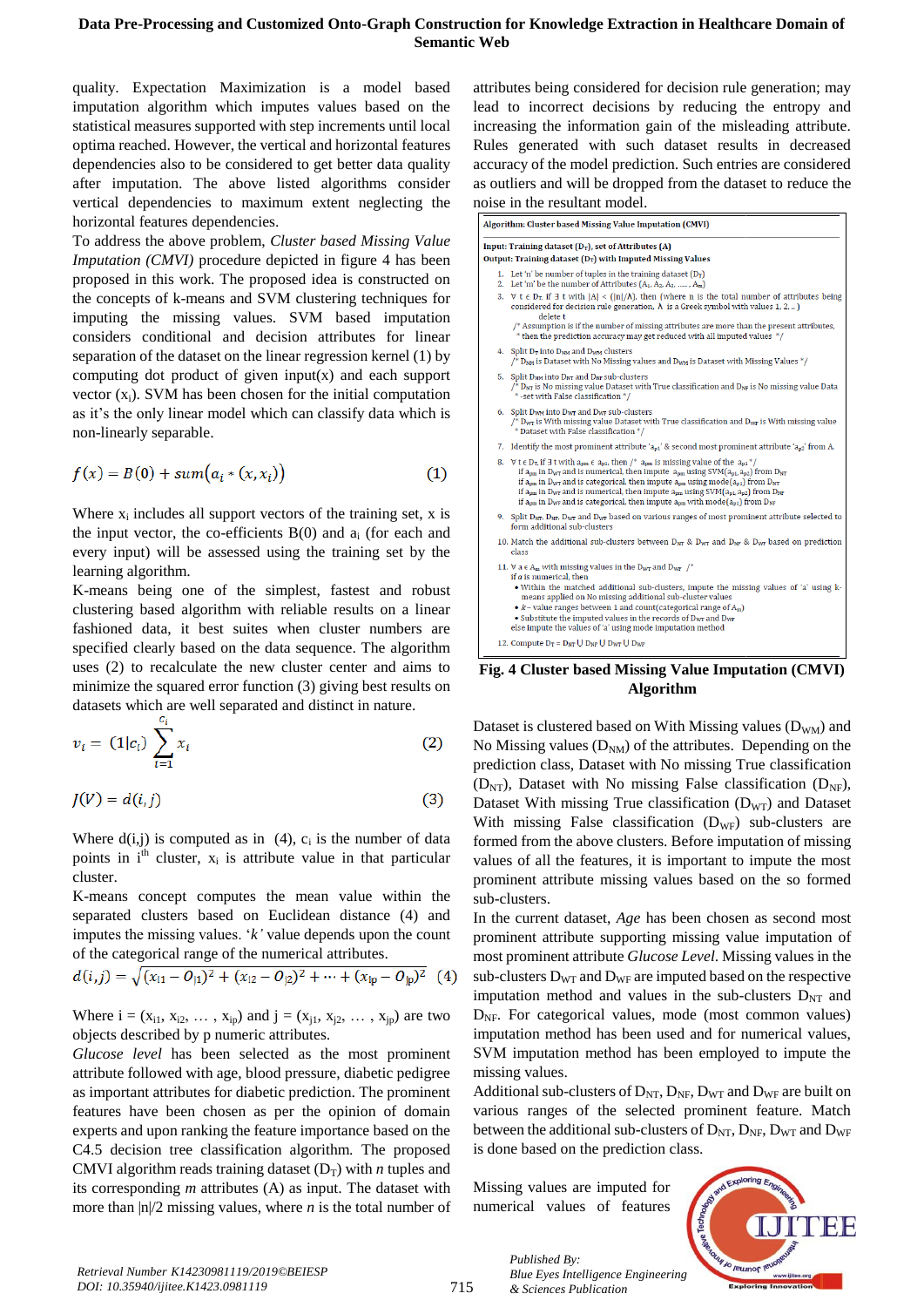using k-means technique having *k* value as count of the categorical range of the present numerical values of the features and for categorical values of features, the mode imputation method within the additional sub-clusters have been applied accordingly. Finally all the clusters are integrated recursively until a single dataset is obtained. Sample missing value imputation analysis of the feature - *Glucose Level* is done with the help of scatter plot as in figure 5. Calculated values are shown in yellow and blue color. It is evident that the missing value computed falls within the median of each prediction class promising not much deviation in the prediction accuracy in future.



**Fig. 5 scatter plot of Missing Value Imputation of Glucose Level**

#### **E. Data Transformation**

As part of data transformation, normalizing input variables is intent to make the underlying relationship between input and output variables easier to model. Min-Max normalization (5) is applied on attributes with large boundaries by performing linear transformation on original data to preserve relationship among the original values. It maps a value  $v_i$  of Attribute (A) to  $v_i$  in the range [new\_min<sub>A</sub>, New\_max<sub>A</sub>]

$$
v' = \frac{v - min_A}{max_A - min_A} \quad (new\_max_A - new\_min_A) + new\_min_A \tag{5}
$$

To analyze the relationship between the diabetic pedigree function, glucose and age, Min-Max normalization has been employed.

Discretization, a concept of hierarchy generation which helps reduce the data from lower level (numeric attributes) to higher level (continuous attributes) making data more meaningful by resulting in ease of mining. The bottom up merging strategy is being followed here by clustering the data based on ranges and replacing the numerical values by categorical values. Table I depicts the selected diabetic dataset attributes and their clustering ranges.

**Table I Pima Indian Diabetic Dataset and their clustering ranges**

| SI.            | <b>Attribute Name</b>        |         | <b>Attribute Range</b> |             |
|----------------|------------------------------|---------|------------------------|-------------|
| No.            |                              | Low     | <b>Medium</b>          | <b>High</b> |
|                | Plasma Glucose Concentration | ${<}70$ | $71 - 140$             | >140        |
| $\overline{2}$ | Diastolic Blood Pressure     | < 80    | $81 - 120$             | >120        |
| $\mathcal{R}$  | Diabetic pedigree function   | < 0.42  | $0.43 - 0.82$          | >0.82       |
|                | Age (young, Middle, Old)     | $<$ 40  | $41 - 60$              | >60         |

#### **F. Data Quality Evaluation**

Accuracy, completeness and consistency are the three measures commonly used to access the superiority of the input dataset. The percentile counts of missing values also contribute for assessing the quality of data to maximum

extent. Survey concludes that more than 15% missing values results in poor quality though quantity is high. In-order to assess the data quality preprocessed with the proposed CMVI method, Missing values were randomly induced into the dataset with the missing ratio of 1%, 3% and 5% for each attribute. The techniques of SVM Imputation (with linear regression kernel), k-means missing value imputation  $(k = 3)$ , Expectation Maximization (EM) based missing value imputation (25 iterations) working on Gaussian mixture model and the proposed CMVI method were used to simulate the missing values of various attributes over the missing ratios.

Couple of well-known performance indicators namely coefficient of determination  $(R^2)$  and Index of agreement  $(d_k)$ have been used for measuring the imputation accuracy with Root Mean Square Error (RMSE) test conducted for error measure. The performance scores are documented for maximum of 50% of attributes with missing values starting from single attribute.

Coefficient of Determination  $(R^2)$  (6) determines the degree of correlations between the actual and imputed values. The range varies from 0 to 1. Higher the value towards 1, better the fit of imputed values.

$$
R^2 = \left[\frac{1}{N} \frac{\sum_{i=1}^{N} [(P_i - \overline{P})(O_i - \overline{O})]}{\sigma_{\overline{P}} \sigma_0}\right]^2
$$
 (6)

**Where** 

N is the count of artificially created missing values  $O_i$  is the actual value of the i<sup>th</sup> artificially created missing value ( $1 \le i \le N$ )

 $P_i$  is the imputed value of the i<sup>th</sup> missing value

 $\overline{0}$  is the mean of the actual values O<sub>i</sub> ∀ i∈N

 $\overline{P}$  is the mean of the imputed values

 $\sigma_{\rm P}$  is the standard deviation of the imputed values  $\sigma_0$  is the standard deviation of the actual values

Index of agreement  $(d_k)$  (7) determines the degree of agreement between the actual and imputed values. The range varies from 0 to 1. Higher value indicates a better fit.

$$
d_{k} = 1 - \left[ \frac{\sum_{i=1}^{N} (|P_{i} - O_{i}|)^{k}}{\sum_{i=1}^{N} (|P_{i} - \overline{O}| + |O_{i} - \overline{O}|)^{k}} \right]
$$
(7)

Where,

N is the count of artificially created missing values

 $O_i$  is the actual value of the i<sup>th</sup> artificially created missing value ( $1 \le i \le N$ )

 $P_i$  is the imputed value of the i<sup>th</sup> missing value

 $\overline{0}$  is the mean of the actual values O<sub>i</sub>  $\forall$  i $\in$ N

k is a constant with values either 1 or 2. In the presented work k value has been chosen to be 2

Root Mean Square Error (RMSE) (8) is to explore the average difference of actual values with the imputed values. The range varies from 0 to  $\infty$ . Lower value indicates better matching.

$$
RMSE = \left(\frac{1}{N} \sum_{i=1}^{N} [P_i - O_i] \right)^{1/2}
$$



*Published By: Blue Eyes Intelligence Engineering*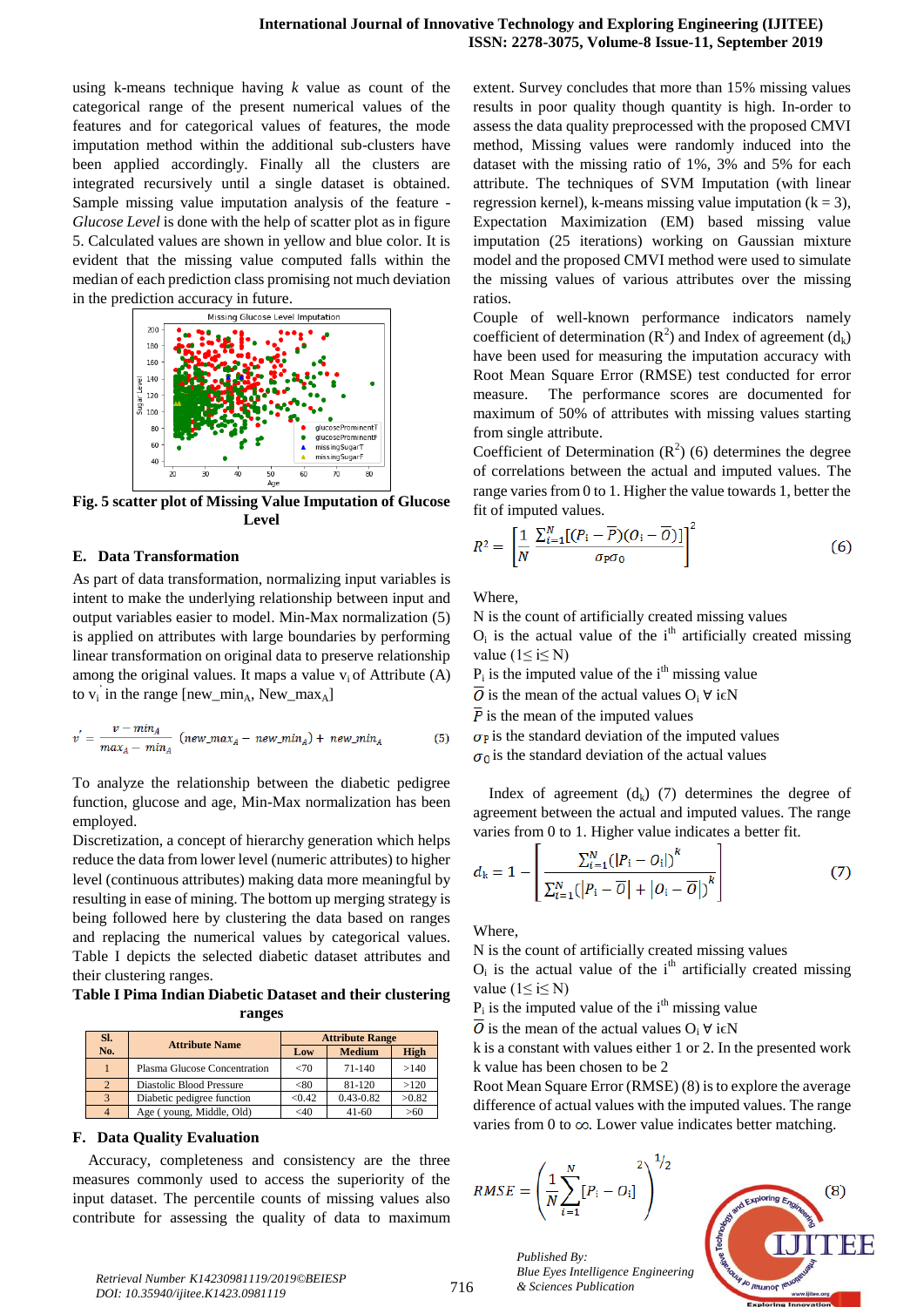Where,

 $N$  is the count of artificially created missing values,  $O_i$  is the actual value of the i<sup>th</sup> artificially created missing value (1≤ i≤ N),  $P_i$  is the imputed value of the i<sup>th</sup> missing value

The average performance of SVM, k-means, EM, CMVI (proposed) techniques upon imputing the artificially induced missing values into the Pima Indian Diabetic dataset are documented in Table II.

**Table II Average Performance of SVM, k-means, CMVI on Diabetic dataset**

| Num of                                          |                     |            |         | $R^2$     |                           |            |         | d,        |                           |            |         | <b>RMSE</b> |                           |
|-------------------------------------------------|---------------------|------------|---------|-----------|---------------------------|------------|---------|-----------|---------------------------|------------|---------|-------------|---------------------------|
| <b>Attributes with</b><br><b>Missing Values</b> | <b>Missing Rate</b> | <b>SVM</b> | k-means | <b>EM</b> | <b>CMVI</b><br>(proposed) | <b>SVM</b> | k-means | <b>EM</b> | <b>CMVI</b><br>(proposed) | <b>SVM</b> | k-means | <b>EM</b>   | <b>CMVI</b><br>(proposed) |
|                                                 | 1%                  | 0.954      | 0.886   | 0.948     | 0.962                     | 0.987      | 0.967   | 0.986     | 0.989                     | 8.124      | 12.816  | 8.616       | 7.356                     |
|                                                 | 3%                  | 0.897      | 0.826   | 0.890     | 0.927                     | 0.974      | 0.955   | 0.972     | 0.981                     | 8.304      | 10.795  | 8.554       | 6.992                     |
|                                                 | 5%                  | 0.875      | 0.839   | 0.861     | 0.961                     | 0.966      | 0.958   | 0.961     | 0.990                     | 10.330     | 11.829  | 11.010      | 5.799                     |
|                                                 | 1%                  | 0.901      | 0.838   | 0.889     | 0.935                     | 0.974      | 0.958   | 0.972     | 0.983                     | 6.191      | 8.902   | 6.551       | 5.327                     |
| $\overline{\phantom{a}}$                        | 3%                  | 0.799      | 0.741   | 0.826     | 0.907                     | 0.957      | 0.946   | 0.960     | 0.977                     | 6.561      | 7.984   | 6.427       | 4.976                     |
|                                                 | 5%                  | 0.834      | 0.815   | 0.844     | 0.942                     | 0.961      | 0.958   | 0.962     | 0.986                     | 7.835      | 8.599   | 7.942       | 4.519                     |
|                                                 | 1%                  | 0.931      | 0.886   | 0.922     | 0.955                     | 0.982      | 0.970   | 0.980     | 0.988                     | 4.141      | 5.954   | 4.383       | 3.562                     |
| $\overline{\mathbf{3}}$                         | 3%                  | 0.864      | 0.826   | 0.882     | 0.937                     | 0.971      | 0.964   | 0.973     | 0.984                     | 4.384      | 5.328   | 4.294       | 3.321                     |
|                                                 | 5%                  | 0.883      | 0.871   | 0.891     | 0.961                     | 0.972      | 0.970   | 0.973     | 0.990                     | 5.237      | 5.747   | 5.309       | 3.016                     |
|                                                 | 1%                  | 0.912      | 0.906   | 0.895     | 0.951                     | 0.978      | 0.958   | 0.974     | 0.987                     | 4.078      | 6.037   | 4.398       | 3.302                     |
| $\Delta$                                        | 3%                  | 0.887      | 0.833   | 0.898     | 0.949                     | 0.975      | 0.964   | 0.976     | 0.987                     | 3.915      | 5.135   | 3.917       | 2.888                     |
|                                                 | 5%                  | 0.904      | 0.875   | 0.903     | 0.967                     | 0.977      | 0.970   | 0.976     | 0.992                     | 4.539      | 5.434   | 4.786       | 2.663                     |

Figures 6-8 shows the plots of the performance indicators  $R^2$ ,  $d_2$ , RMSE scores plotted against Missing ratio patterns by count of attributes with missing values ranging from 1 to 4 which is 50% of the attributes in the original diabetic dataset.



**Fig. 6 Average performance of SVM, k-means, EM and CMVI based on R2 score against missing ratios**



**Fig. 7 Average performance of SVM, k-means, EM and CMVI based on d<sup>2</sup> score against missing ratios** 



**Fig. 8 Average performance of SVM, k-means, EM and CMVI based on RMSE score against missing ratios** 

Observations state that as the number of attributes with missing values increase, drop in overall metrics performance is being noticed. In majority of the cases, performance can be ordered approximately in ascending sequence of k-means, SVM, EM and CMVI concluding that the performance of the proposed CMVI technique outscores the other individual techniques employed here for comparison. Similar approach has been followed for rest of the datasets.

# **G. Ontology Construction**

Data once completely pre-processed, to be transformed to the usable form suitable for semantic querying and automated knowledge extraction. Research on visualization of the knowledge graph is in boom as to make them human readable [18]. The free, open source ontology editor: *protégé* [19] a tool by Stanford research center is used to construct the knowledge graph called Onto-graph from the pre-processed data. A plug-in called *cellfie* (figure 9) is used to build the ontology from the .xls input file. Cellfie loaded with .json rules, defining the triple store formats and dependencies with limitations of the attributes, entities, domain, range etc., constructs a knowledge graph. Figure 10 depicts a sample diabetic Onto-graph constructed from the .xls input file.

|   | Workbook (C:\Users\MonikaP\Desktop\paper_4\diabetes_protege_import.xls) |                                                                                                                                         |                                                                |                                                                                                                               |                                                                                                                    |         |                                      |         |  |
|---|-------------------------------------------------------------------------|-----------------------------------------------------------------------------------------------------------------------------------------|----------------------------------------------------------------|-------------------------------------------------------------------------------------------------------------------------------|--------------------------------------------------------------------------------------------------------------------|---------|--------------------------------------|---------|--|
|   | diabetes protege import                                                 |                                                                                                                                         |                                                                |                                                                                                                               |                                                                                                                    |         |                                      |         |  |
|   |                                                                         | Δ                                                                                                                                       | B                                                              |                                                                                                                               | n.                                                                                                                 | E       |                                      |         |  |
|   | Glucose<br>glucoseHigh<br>alucoseHigh<br>$\mathsf{R}$<br>$\frac{9}{10}$ | alucoseMedium boLow<br>alucoseMedium bol ow<br>alucoseMedium boLow<br>alucoseMedium boLow<br>glucoseMedium bpLow<br>glucoseMedium boLow | BloodPressure DiabetesPedigreeFunction Age<br>bol ow<br>hnl ow | nedigreeMedium<br>nedigreel ow<br>nedigreeMedium<br>pedigreel ow<br>pedigreeHigh<br>pediareeLow<br>pediareeLow<br>pediareeLow | ageMiddle <sup>1</sup><br>ageYoung 0<br>ageYoung<br>ageYoung 0<br>ageYoung<br>ageYoung C<br>ageYoung<br>ageYoung 0 | Outcome |                                      |         |  |
|   |                                                                         |                                                                                                                                         |                                                                |                                                                                                                               | Transformation Rules (C:\Users\MonikaP\Desktop\paper 4\diabetic rules cellfie.json)                                |         |                                      |         |  |
|   | Add                                                                     |                                                                                                                                         |                                                                |                                                                                                                               | <b>Load Rules</b>                                                                                                  |         | Save Rules                           | Save As |  |
|   |                                                                         |                                                                                                                                         | Sheet Na., Start Colu., End Colu., Start Row End Row           |                                                                                                                               |                                                                                                                    | Rule    |                                      | Comment |  |
|   | v diabetes prE                                                          |                                                                                                                                         | Ë                                                              |                                                                                                                               | Class: @E1                                                                                                         |         |                                      |         |  |
|   | diabetes prD                                                            |                                                                                                                                         | D                                                              | $\overline{c}$                                                                                                                | Class: @D*<br>SubClassOf: Age                                                                                      |         |                                      |         |  |
|   | diabetes prC                                                            |                                                                                                                                         | C                                                              | $\overline{a}$                                                                                                                | Class: @C*                                                                                                         |         | SubClassOf: DiabetesPedigreeFunction |         |  |
|   | diabetes prD                                                            |                                                                                                                                         | D                                                              | ٦                                                                                                                             | Class: @D1                                                                                                         |         |                                      |         |  |
| × | diabetes prE                                                            |                                                                                                                                         | Ë                                                              | 2                                                                                                                             | Class: @E*<br>SubClassOf: Outcome                                                                                  |         |                                      |         |  |

**Fig. 9 Protégé plugin - Cellfie for knowledge graph construction from .xls input file**



*Published By:*

*& Sciences Publication*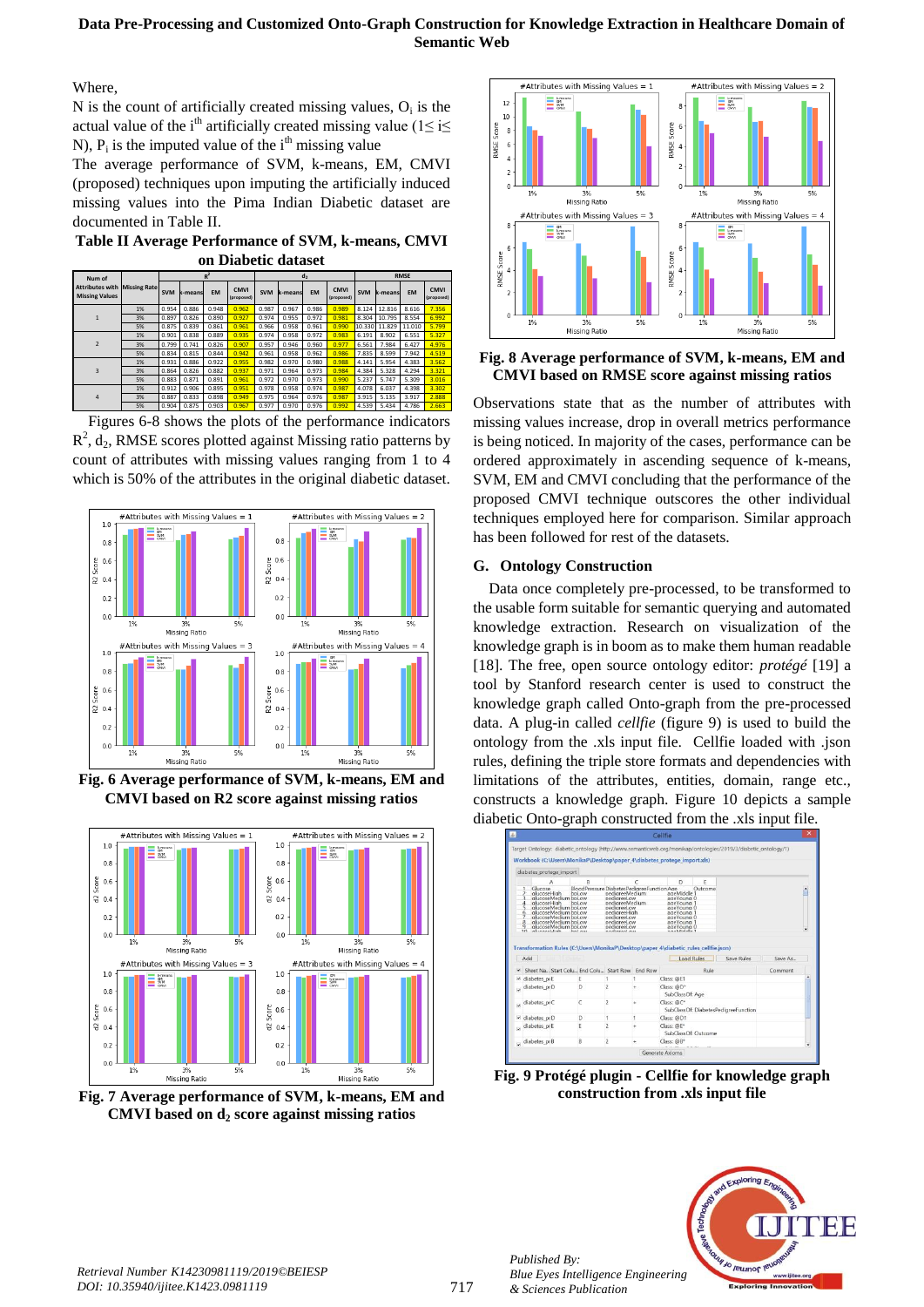

**Fig. 10 Diabetic Onto-graph**

Knowledge graph can be used for extracting knowledge in various fields like Data mining, Natural Language Processing [NLP], Deep Learning etc., Ontologies can be stored in .rdf, .owl, .n3, .turtle, .xml/rdf, .tz, formats. These days NoSQL, SPARQL, combination of Jena, HBase and Sesame are used for large scale storages [20]. RDF is the most widely used format as merging and integration of ontologies are well supported here. Rule based engines can be constructed for knowledge extraction. Supervised and Unsupervised learning algorithms with classification algorithms like Marcov Chains & Models [21], SVM, KNN, Decision trees etc. can be applied on the knowledge graph for automatic knowledge extraction process realization.

#### **IV. CONCLUSION**

Web consists of enormous amount of data pertaining to several domains. Healthcare domain in particular generates loads of data every second in various formats. These data should be handled effectively as the information within is very much important for the medical practitioners and researchers for the benefit of the society. Data availability in various formats includes unstructured, semi-structured and structured representations. Such data should be pre-processed before supporting machine interactions towards automation of knowledge discovery.

Cluster Based Missing Value Imputation (CMVI) algorithm has been presented in this paper to enhance the imputed data quality. The quality of the imputed data values using the proposed CMVI method has been rigorously tested by inducing the missing values into the Pima Indian Diabetic dataset with missing ratios of 1%, 3% and 5% for each attribute. Simulated missing values were evaluated using the data quality evaluation metrics namely  $R^2$ ,  $d_2$ , RMSE. The experimental results revealed that the proposed method imputes better data values compared to the standard imputation algorithms namely SVM, EM and k-means.

Other pre-processing procedures followed for preparing the data for semantic usage which are briefed in the presented work include data collection & cleaning, relevance analysis, integration, transformation and construction of Ontologies for storing the information in the format of knowledge graph. Further work progresses upon proposing a comprehensive approach for efficient information retrieval from the semantic web with the help of soft computing approaches in the form of machine learning algorithms, query languages and engines establishing various ontologies interaction and integration for the benefit the medical researchers and practitioners.

#### **REFERENCES**

- 1. Piskorski J, Yangarber R, "Information Extraction: Past, Present and Future, multilingual information extraction and summarization", Springer, Berlin, Heidelberg, 2013, pp. 23-49, DOI: 10.1007/978-3-642-28569-1\_2.
- 2. Zhanfang Zhao, Sung-Kook Han, In-Mi So, "Architecture of Knowledge Graph Construction Techniques", International Journal of Pure and Applied Mathematics, Volume 118, No.19, 2018, pp. 1869-1883, ISSN: 1314-3395.
- 3. Han Xianpei, Zhao Jun, "Named Entity Disambiguation by leveraging Wikipedia Semantic Knowledge", Proceedings of the 18<sup>th</sup> ACM conference on Information and Knowledge Management, NewYork, ACM 2009, pp. 215-224.
- 4. Mendes P N, Muhleisen H, Bizer C Sieve, " Linked data quality assessment and fusion", Proceedings of the 2<sup>nd</sup> International workshop on Linked Web Data Management at Extending Database Technology, NewYork, ACM 2012, pp. 116-123.
- 5. S Thirukumaran, A Sumathi, "Missing Value Imputation Techniques Depth Survey and an Imputation Algorithm to Improve the efficiency of the Imputation", IEEE  $4<sup>th</sup>$  International conference on Advanced Computing (ICoAC), 2012, DOI: 10.1109/ICoAC.2012.6416805.
- 6. T V Rajinikanth, "An Enhanced Approach on Handling Missing Values Using Bagging KNN Imputation", International Conference on Computer Communication and Informatics (ICCCI), 2013.
- 7. Thomas G. Dietterich and Tadesse Zemicheal, "Anomaly Detection in the Presence of Missing Values", Proceedings of ACM SIGKDD 2018, Workshop August 20th, London UK (ODD'18). ACM, New York, NY, USA, Article 4-8 pages, DOI: https://doi.org/10.475/123\_4.
- 8. Sandeep Kumar Singh, Archana Purwar, "Empirical Evaluation of Algorithms to Impute Missing Values for Financial Data Set", IEEE International Conference 2014.
- 9. Jerry W Grzymala Busse, Ming Hu, "A Comparison of Seven Approaches to Missing Attribute Values in Data Mining", Springer-Verlag Berlin, Heidelberg, 2001, pp. 378-385.
- 10. Dai Li, jitender Deogun, William Spaulding, Bill Shuart, "Towards Missing Data Imputation: A study of Fuzzy K-means clustering method", Springer-Verlang Berlin, Heidelberg, 2004.
- 11. Feng Honghai, Chen Guoshun, Yin Cheng, Yang Bingru, Chen Yumei, "A SVM Regression based Approach to Filling in Missing Values", Springer-Verlang Berlin, Heidelberg, 2005.
- 12. Md. Geaur Rahman, Md. Zahidul Islam, " Missing value imputation using decision trees and decision forests by splitting and merging records: Two novel Techniques", Elsevier Journal of Knowledge based systems, 2013, pp. 51-65.
- 13. Md. Geaur Rahman, Md. Zahidul Islam, " A Decision Tree-based Missing Value Imputation Technique for Data Pre-processing", 9th Australasian Data Mining conference (AusDM'11), Ballarat, Australia, Vol. 121.
- 14. Felix Biessmann, David Salinas, Sebastian Schelter, Philipp Schmidt, Dustin Lange, "Deep Learning for Missing Value Imputation in Tables with Non-Numerical Data", 27th ACM International Conference on Information and Knowledge Management (CIKM'18), Oct. 22–26, 2018, Torino, Italy. ACM, New York, USA, 9 pages. DOI: https://doi.org/10.1145/3269206.3272005
- 15. Zachary C Lipton, David C Kale, Randall Wetzel, "Modeling Missing Data in Clinical Time Series with RNNs", Proceeding of Machine Learning for Healthcare, Journal of Machine Learning Research W& C track volume 56, 2016.
- 16. Yuzhe Liu, Vanathi Gopalakrishnan, "An Overview and Evaluation of Recent Machine Learning Imputation methods using Cardiac Imaging Data", Journal of MDPI, Basel, Switzerland, 2017, DOI: https://doi.org/10.3390/data2010008.
- 17. Dua, D. and Graff, C. (2019). UCI Machine Learning Repository [http://archive.ics.uci.edu/ml]. Irvine, CA: University of California, School of Information and Computer Science.
- 18. Kai Sun, Yuhua Liu, Zongchao Guo, Changbo Wang, " Visualization for Knowledge Graph based on Education Data", International Journal of Software and Informatics, 2016, Volume 10, Issue 3, ISSN: 1673-7288.
- 19. Musen, M.A, "The Protégé project: A look back and a look forward", AI Matters, Association of Computing Machinery Specific Interest Group in Artificial Intelligence, 1(4), June 2015. DOI: 10.1145/2557001.25757003.
- 20. Philippe Cudr-Mauroux, Iliya Enchev, Sever Fundatureanu, Paul Groth, Albert Haque, Andreas Harth, Felix Leif Keppmann, Daniel Miranker, Juan Sequeda, Marcin wylot "NoSQL



*Blue Eyes Intelligence I*<br>*Retrieval Number K14230981119/2019©BEIESP*<br>718 *8 Sciences Publication DOI: 10.35940/ijitee.K1423.0981119*

*Published By:*

*Blue Eyes Intelligence Engineering*